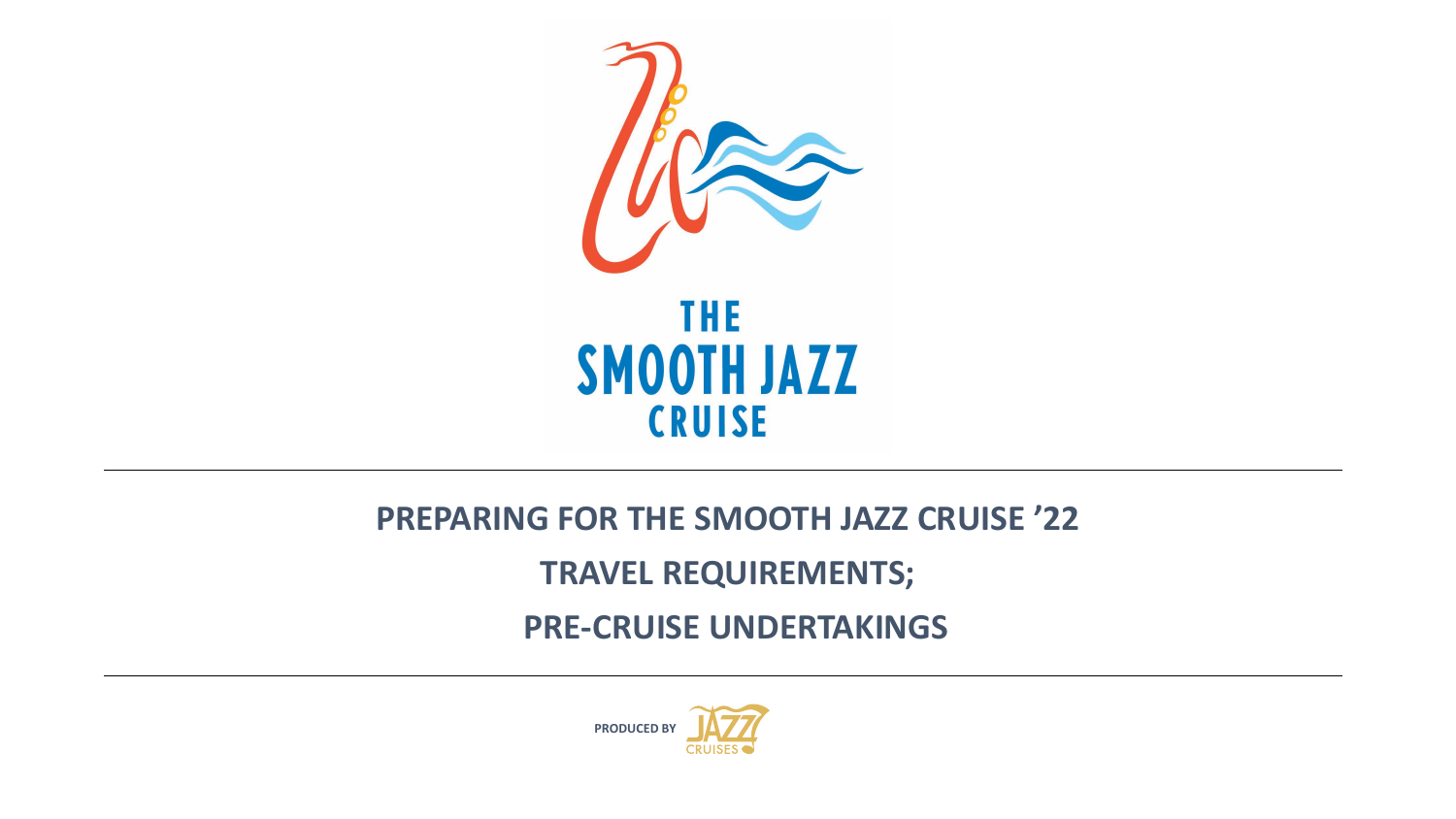# **BIG PICTURE OVERVIEW: LOOKING GOOD!**

#### **OUR GOAL IS TO MAKE THE SMOOTH JAZZ CRUISE ONE OF THE SAFEST PLACES YOU CAN BE**

- The boarding procedures will produce a "bubble" which insulates us.
- All Guests must show Proof of Vaccination and a Negative COVID-19 Test.
- Celebrity Cruises' staff and crew will be vaccinated, tested and masked.
- Recently, we sailed on a Celebrity Cruise and the boarding process went well.
- Just last weekend, we visited and toured our Terminal and the Celebrity Summit.
- Jazz Cruises is taking steps to make compliance with the boarding requirements to be as easy as possible.

#### **CELEBRITY CRUISES IS RESPONDING WELL TO THE HEALTH AND SAFETY REQUIREMENTS NEEDED FOR SAFE SAILING.**

- Fully vaccinated cruise ships have dramatically reduced risks.
- No fully vaccinated ships have been quarantined or have required special attention.

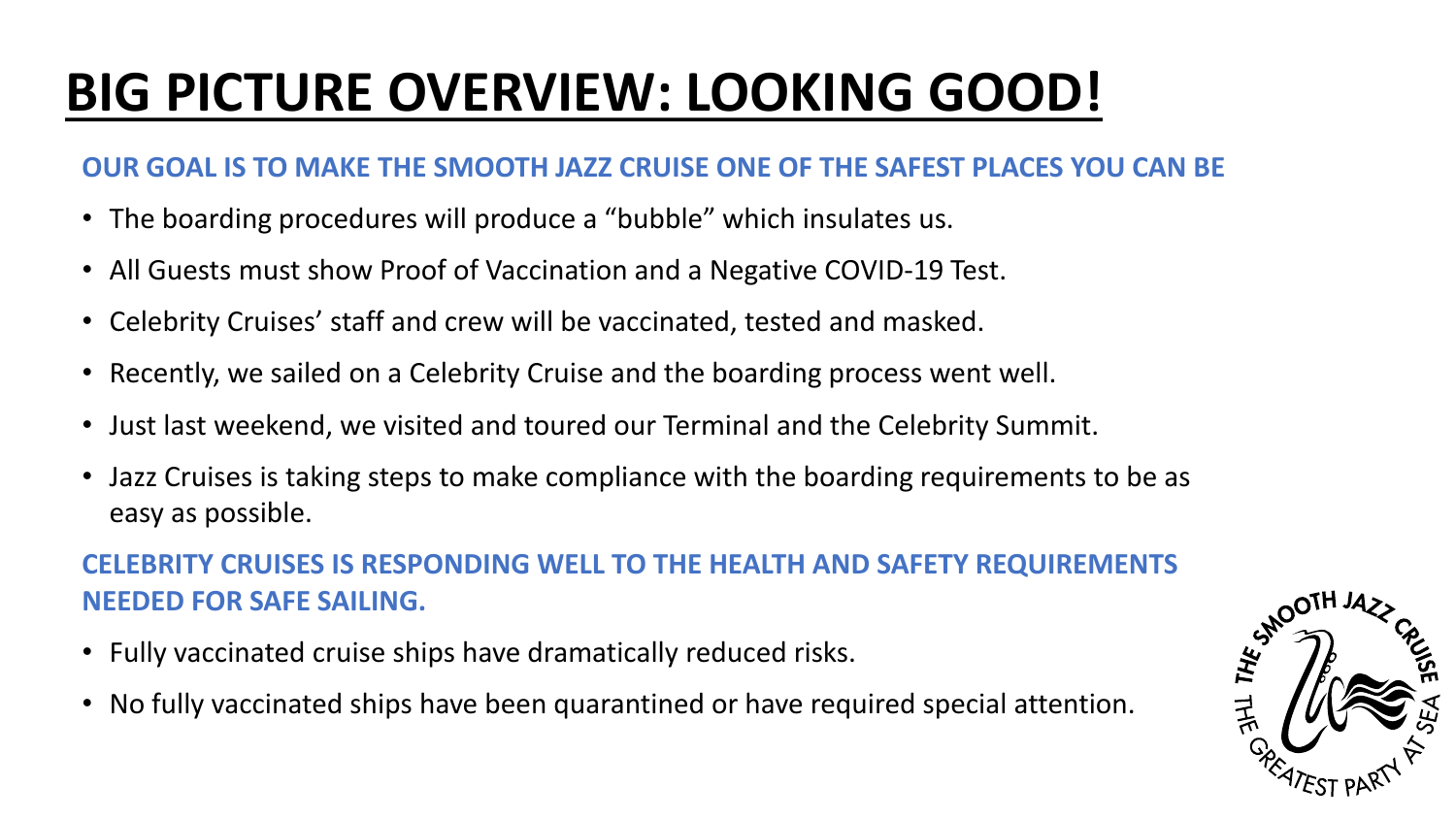### **CRUISE INFORMATION**

- **Embarkation Day:** Monday, January 24/31, 2022 or February 7, 2022
- **Celebrity Summit:** (Revolution Upgrade Completed)
- **Embarkation/Disembarkation:** Miami
- **Departure Location:** Terminal G at Port of Miami
- **Ports of Call:** "Back to Sea" Costa Maya, Cozumel & Nassau. SJC '22.1/'22.2 Aruba & Curacao
- **Online Check-In:** Started on December 10/17/24, 2021 (45 days before sailing) / Ends three (3) days before sailing
- **Luggage Tags:** Available for printing on December 25, 2021, January 1/8, 2022 (30 days before sailing)
- **Travel Requirements:** Valid Passport; COVID-19 Vaccination Record Card; Pre-Arrival COVID-19 Test; Celebrity Xpress Pass
- **Onboard Health & Safety Requirements:** All Celebrity Cruises Staff will be fully vaccinated and masked. Guests are not required to wear masks but may elect to do so.
- **Disembarkation Day**: Monday, January 31, 2022 or February 7/14, 2022

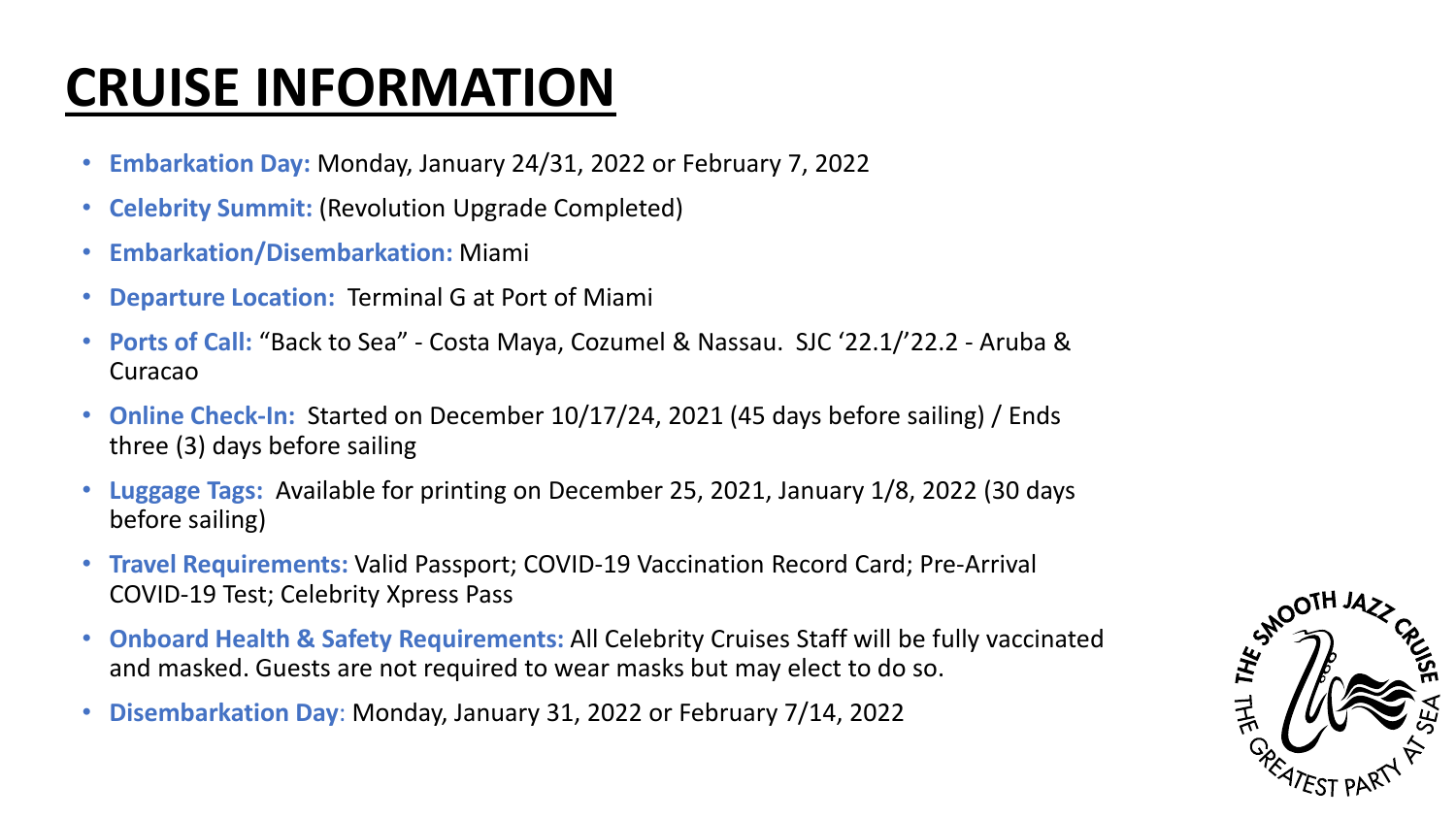# **THE SMOOTH JAZZ CRUISE EXPERIENCE**

**GREAT NEWS:** Once onboard, The Smooth Jazz Cruise will look and feel like our past programs:

- Passengers/Performers Not Required to Wear Masks or Social Distance.
- All Performance Venues available at full capacity.
- Guest who wish to do so may wear masks all the time or in particular settings. **MODIFICATIONS:** There will be some modifications to services.
- Celebrity Crew to be vaccinated and masked, as required.
- Limited "self-serving" options in Ocean View Café.
- Housekeeping rules and procedures adapted for COVID-19 Protocols.

#### **BOARDING THE SHIP REQUIREMENTS:**

- Valid Passport
- Proof of Vaccination Required
- Pre-Cruise COVID-19 PCR or Antigen Testing
- Celebrity Xpress Pass

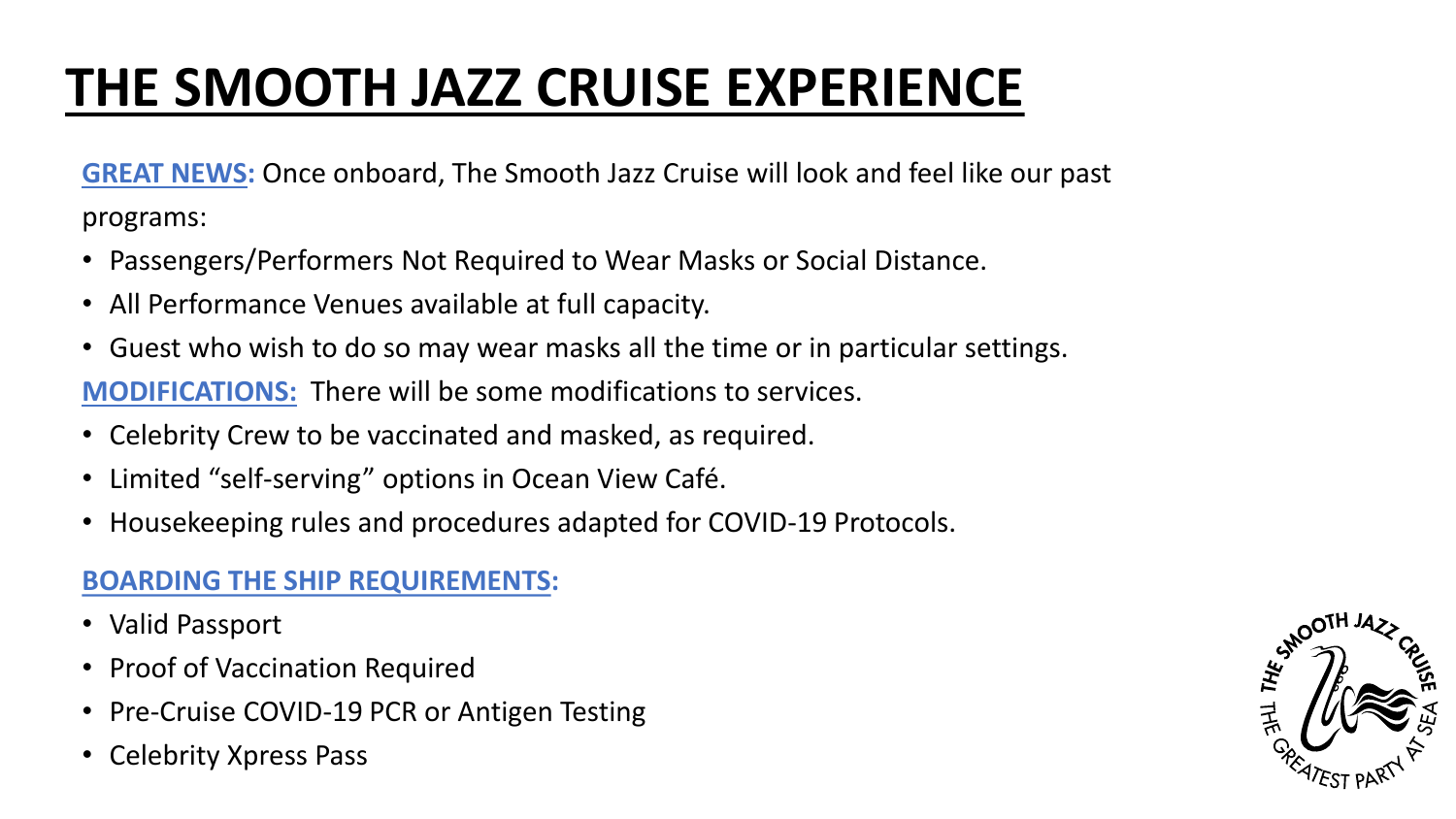## **VALID PASSPORT/VISAS**

#### **SAME REQUIREMENT AS IN PAST YEARS:**

- **Valid Passport:** Guest to have a valid passport, in hand, with a recommended expiration date no sooner than July 31 and August 7/14, 2022 (6 months after the end of our sailing). No photocopies or smart phone presentations.
- **VISAs:** Guests are required to secure visas in the event that their country of origin is not recognized fully by our ports-of-call, Aruba & Curacao.

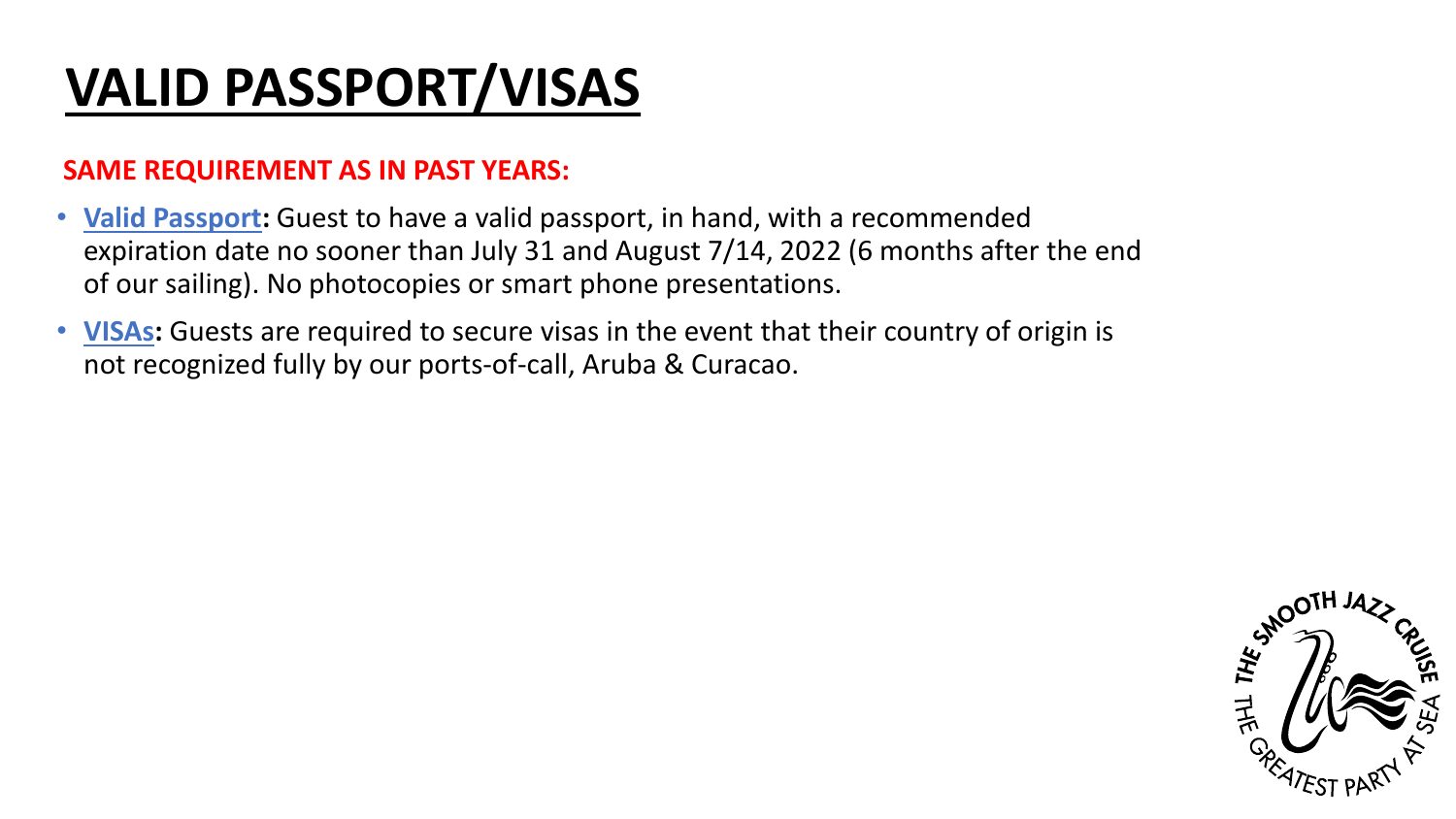## **COVID-19 VACCINATION RECORD CARD**

- **US Citizens:** Must present one of the following:
	- Original COVID-19 Vaccination Record Card. Photos or photocopies are not accepted.
	- Digital COVID-19 Certificate. A few states are now issuing Digital COVID-19 Certificates. If you qualify for such a certificate, please sure that the digital representation includes Full Legal Name (matching travel documents), DOB, brand of vaccine and dose dates.
- **Non-US Citizens:** Must present proof of vaccination from their nation of origin such as Vaccination Passport or proof from their government site or app. If you are concerned as to whether your "proof" qualifies, send us a copy and we will submit it to Celebrity Cruises for approval.
- **Must be Fully Vaccinated:** (various combinations have been approved). Guests must have received the final vaccine dose at least 14 days before sailing.
- **Booster Shots:** Booster shots are not required at this time but are strongly advised.

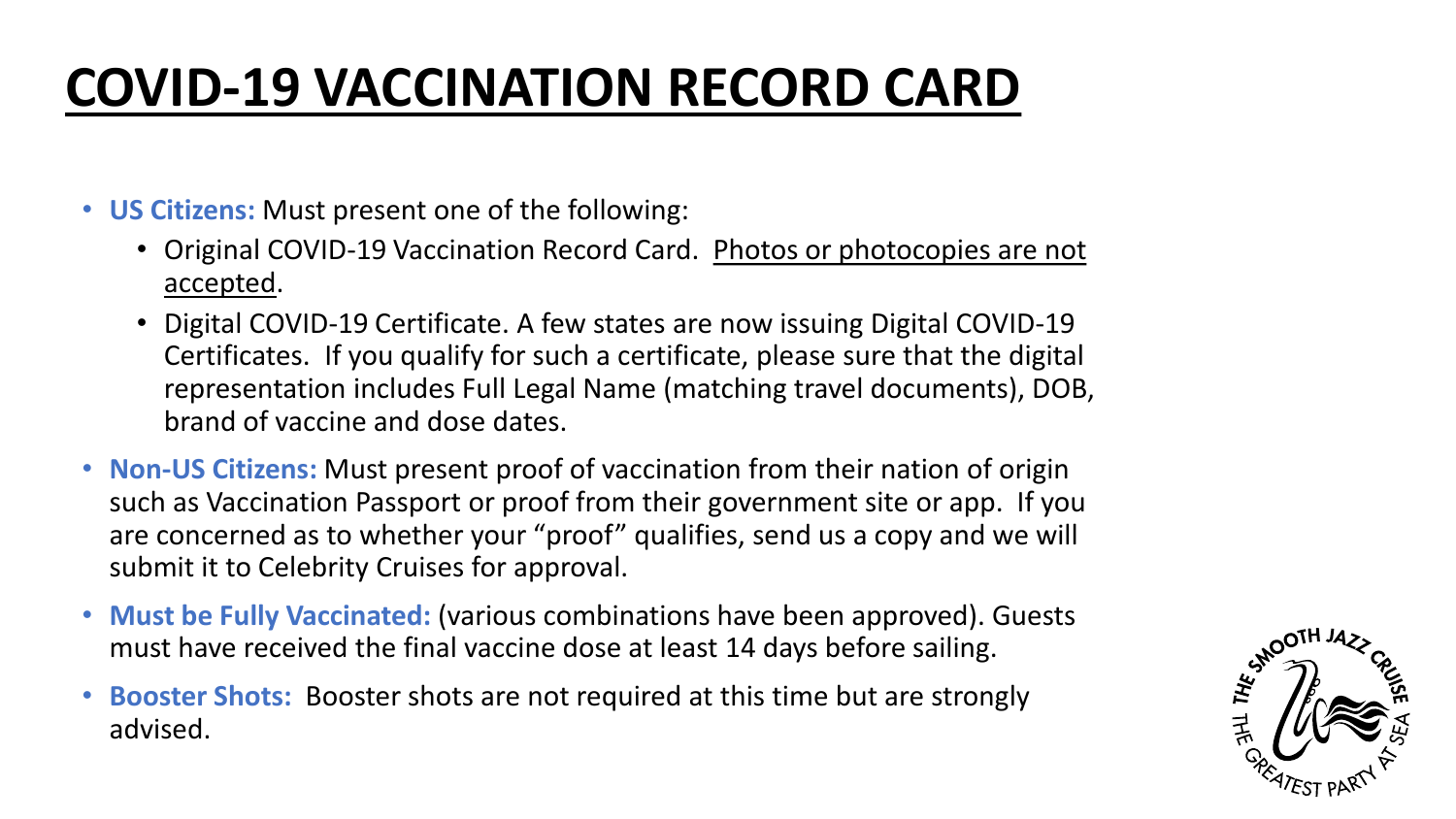### **NEGATIVE COVID-19 TEST**

- **Negative COVID–19 Test.** To board, guests must present a Negative PCR or Antigen COVID-19 TEST. The test must be dated "Back to Sea" January 22/23/24, 2022; for SJC '22.1 January 29/30/31, 2022; and for SJC '22 February 5/6/7, 2022.
- **Testing Procedures.** Three forms of testing are acceptable, each requiring a monitor:
	- PCR RT-PCR Diagnostic Panel Test
	- Antigen Rapid Point-of-Care (ID NOW) Test
	- Antigen Rapid Point-of Care (BinaxNow) Test
- **Testing Before Arriving in Miami.**
	- **Many Locations**. Most national pharmacies and urgent care facilities offer testing. Numerous "free" testing sites.
	- **Highly Recommended – Home Test**. In terms of convenience, cost and immediacy of results, we highly recommend taking the monitored Home Test with a Telehealth Provider. No appointments required, just link onto the testing site and follow directions. Currently, the Abbott/BinaxNOW/COVID-19 Ag Card Home Test is the only Home Test Celebrity Cruises recognizes. To order : emed.com/products/covid-at-home-test kit
- **Testing in Miami.**
	- **Miami Locations**. There are several locations in Miami that provide the antigen test (with results as quickly as 20 minutes), including the Miami International Airport.
	- **Jazz Cruises' Test Center.** Jazz Cruises is sponsoring a Test Center for "Back to Sea" at the Hilton Miami Airport Blue Lagoon from 3:00 pm to 8:00 pm on January 23, 2022; for SJC '22.1 at Hyatt Regency Hotel from 3:00 pm to 8:00 pm on January 30, 2022; and, for SJC<br>
	'22.2 at Miami Marriott Biscayne Bay from 3:00 pm to 8:00 pm on February 6, 2022. There, a '22.2 at Miami Marriott Biscayne Bay from 3:00 pm to 8:00 pm on February 6, 2022. There, antigen tests will be administered by Spotlight Medical. The cost of the tests will be paid by Jazz Cruises.
	- **At Terminal Testing.** On each Embarkation Day, January 24/31 and February 7, 2022, testing will be administered by Covid Testing LLC, in association with Celebrity Cruises, from 7:30 am – 2:00 pm immediately in front of our Terminal G. The cost is \$105/antigen test or \$205/PCR test.

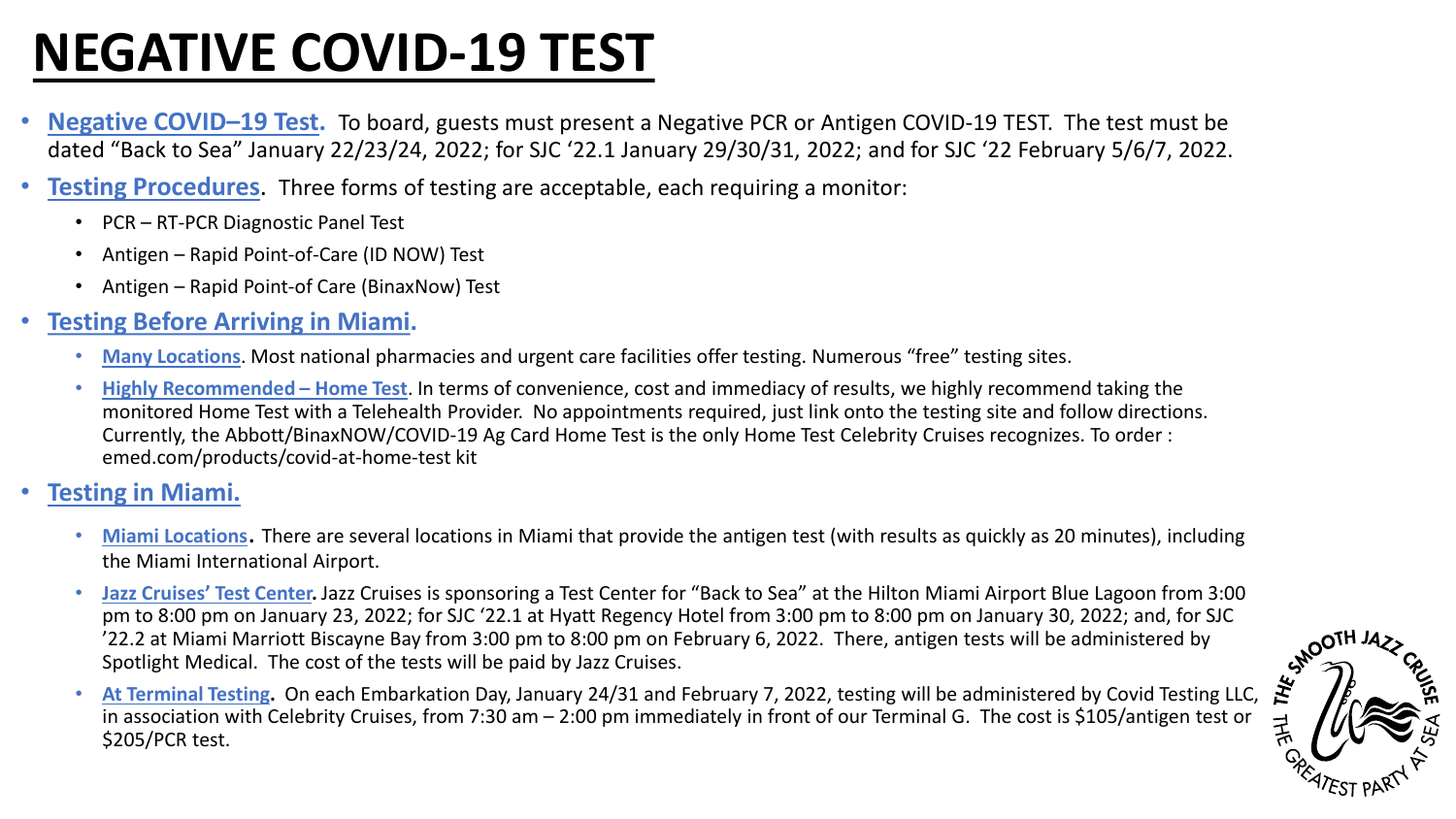## **CELEBRITY CRUISES XPRESS PASS**

- **Online Check-In Procedure**. From December 10, 2021, through January 21, 2022 ("Back to Sea"), December 17, 2021, through January 28, 2022 (SJC '22.1); or December 24, 2021, through February 4, 2022 (SJC '22.2), you may complete the Online Check-In Process and secure your Celebrity Cruises Xpress Pass online. The link for the Online Check-In is [https://www.celebritycruises.com/account.](https://www.celebritycruises.com/account)
- **Advantages to Online Check-In**. Celebrity Cruises has a new online registration system. Securing your Celebrity Cruises Xpress Pass online saves time at the Terminal, provides access to Boarding Time schedule, and, starting thirty (30) days prior to Embarkation, allows you to print the luggage tags Celebrity Cruises prefers to use.

#### • **Online Check-In Tips**.

- Not necessary to download the Celebrity Cruises' APP (click "x" out); If you elect to use the APP, please know that uploading your COVID-19 Vaccination Record Card, though requested, is not mandatory and providing your Card, does not fulfill your obligation to present the Card for boarding.
- Uploading a photo is not necessary (click "x" out); Photos are taken in the Terminal
- For assistance with your Online Check-In, contact Celebrity Cruises (1.888.751.7804)
- **Terminal Check In Procedure**. Otherwise, you will be required to secure your Celebrity Cruises Xpress Pass at the terminal.
- **Xpress Pass Printout**. To ensure fast and efficient processing, we urge guests to have a paper printout of your Celebrity Cruises Xpress Pass easily available at the Terminal.

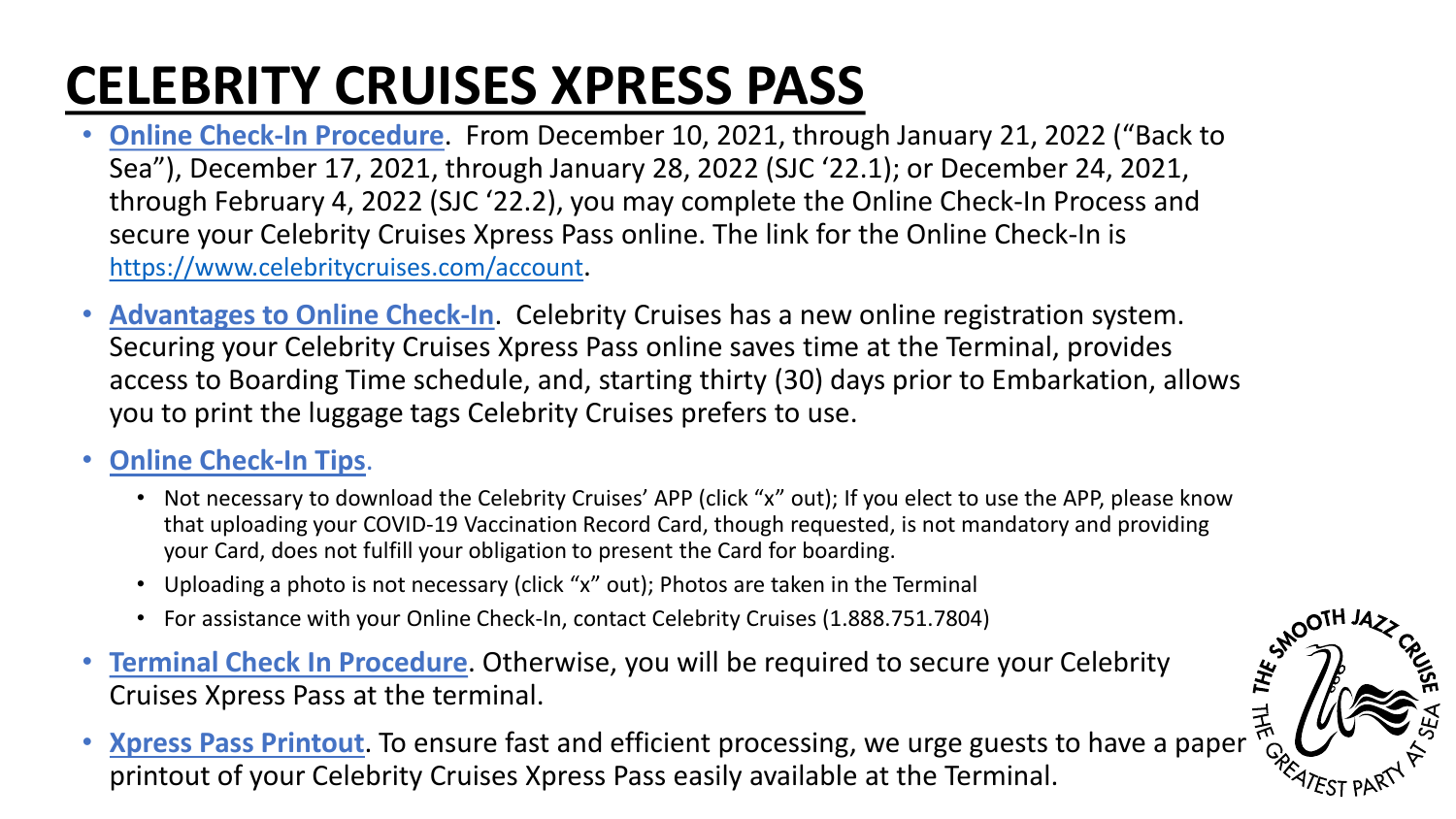## **BOARDING TIMES**

- **Terminal Arrival Time.** During the Online Check-In Process, which started 45 days prior to sailing, you will be required to select a Terminal Arrival Time (available to select in half hour windows).
- **Terminal Arrival Time Rules.** You must arrive during your window. If you arrive early, you will be required to wait outside of the Terminal until your selected time (or when Terminal capacity permits). If you are late, then you will be in the first available lag time.
- **Be Conservative When Selecting a Terminal Arrival Time**. Please note, it is important for guests to factor in ample time for baggage claim at the airport, travel to the ship, parking, etc. when selecting this time.
- **Goal for Check-In Procedure**. If everyone abides by the procedures and arrives at their designated Terminal Arrival Times with the proper documents in hand, the Check-In and Boarding Procedure should take place with ease.

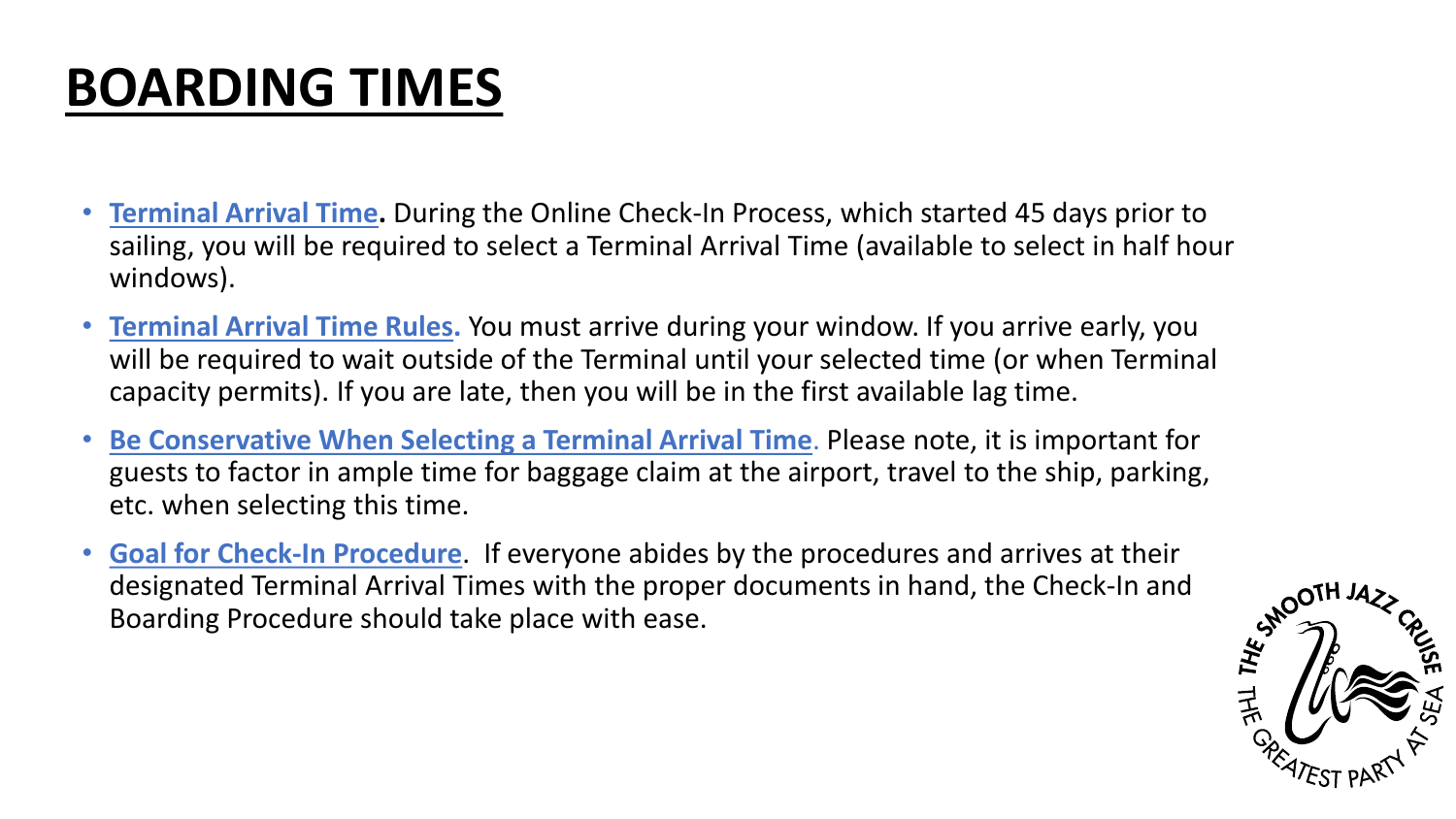## **LUGGAGE**

- **No Limitations on Luggage**. There are no limitations on the number of suitcases or other luggage that you may wish to bring on the ship.
- **Use of Celebrity Luggage Tags**. To facilitate the efficient loading and distribution of luggage to your stateroom, Celebrity Cruises insists we use the luggage tags generated upon completion of the Online Check-In Process. (Note: Luggage Tags for printing are available between thirty (30) and three (3) days before Embarkation.
- **Paper Tags**. Though not very attractive, the Celebrity Cruises' luggage tags have information that expedites the process (name, stateroom number and "zone" on the ship where your luggage is to be delivered before arriving at your stateroom).
- **Accuracy of Tags.** Please ensure that the pre-populated information printed on the luggage tag is accurate. The #1 cause of delayed or "lost" luggage is faulty information on the luggage tags placed by the guest.
- **Attaching the Luggage Tags**. The time to affix the luggage tags is when you transfer your luggage to the porter or transport you take to the cruise terminal.
- **Plastic Celebrity Luggage Tag Protectors.** Plastic Luggage Tag "protectors", crafted just for Celebrity Cruises may be purchased online. <https://amzn.to/3DQZLy4>
- **Carry On Wine Policy.** Guests may bring two (2) bottles of wine per stateroom. If consumed in any restaurant, bar or dining venue there will be a \$25 corkage fee.

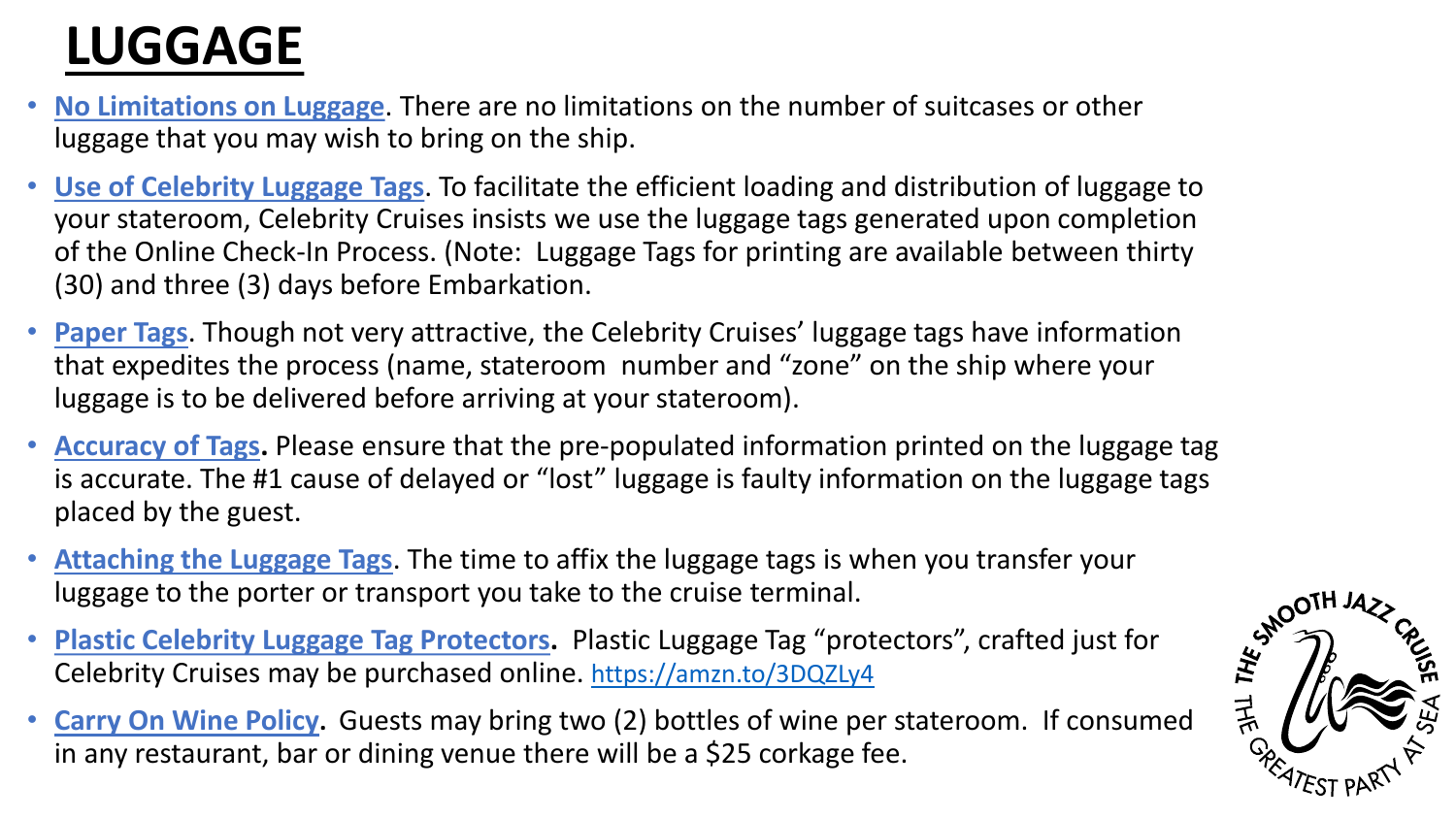#### **CHECK-IN PROCEDURE**

#### • **Arrival at Terminal**. Upon arriving at Terminal G, Port of Miami:

- You must wear a mask for the terminal portion of the check-in process.
- You will transfer your luggage to the porter. Be sure to hold on to your "personal" bag and required documents, you will be greeted by Celebrity Cruise staff who will remind you to have your Xpress Pass, Passport, Proof of Vaccination and Negative COVID-19 Test result handy.
- Then you will be greeted by Celebrity Cruise staff who will do a quick check of your credentials and confirm that you are entering in the correct Terminal Arrival Time.
- Suite Guests will then enter through the door marked *The Retreat* and all other guests will proceed through the main entrance where their credentials will be screened for entry.
- Guests will take the escalator to the main level to complete their check-in with one of the many agents then available.

#### • **Boarding the Ship**. After completing the check-in procedure, you may proceed to board the ship:

- Cruise Identification Card. Unlike in past years when you received your Cruise Identification Card (which serves as your room key, special show entry and charge card), before boarding the ship, your card will be in an envelope in the slot on your stateroom door.
- Muster Drill. The Muster Drill has been streamlined. No longer will you gather at your Muster Station for an assembly presentation. Instead, sometime from arrival until 3:00 pm, each guest may either (a) view the video of the procedure in your stateroom and then report to your Muster Station for a quick check-in or (b) go directly to the Muster Station and be instructed by personnel on hand. Guests must do so Reporting to your Muster Station is required and the ship cannot depart until you do so. Your Muster Station is called out in your Xpress Pass and on your Cruise Identification Card.

#### • **Lunch***.* The Ocean View Café and Mast Grill Restaurants will be open for lunch starting at 11:30 am

- **Concierge Class and AquaClass Guests.** Lunch will be served in The Cosmopolitan Restaurant (Deck 4) from Noon 2 pm.
- **Suite Guests***.* Lunch will be served in Luminae (Deck 4) from Noon 2 pm.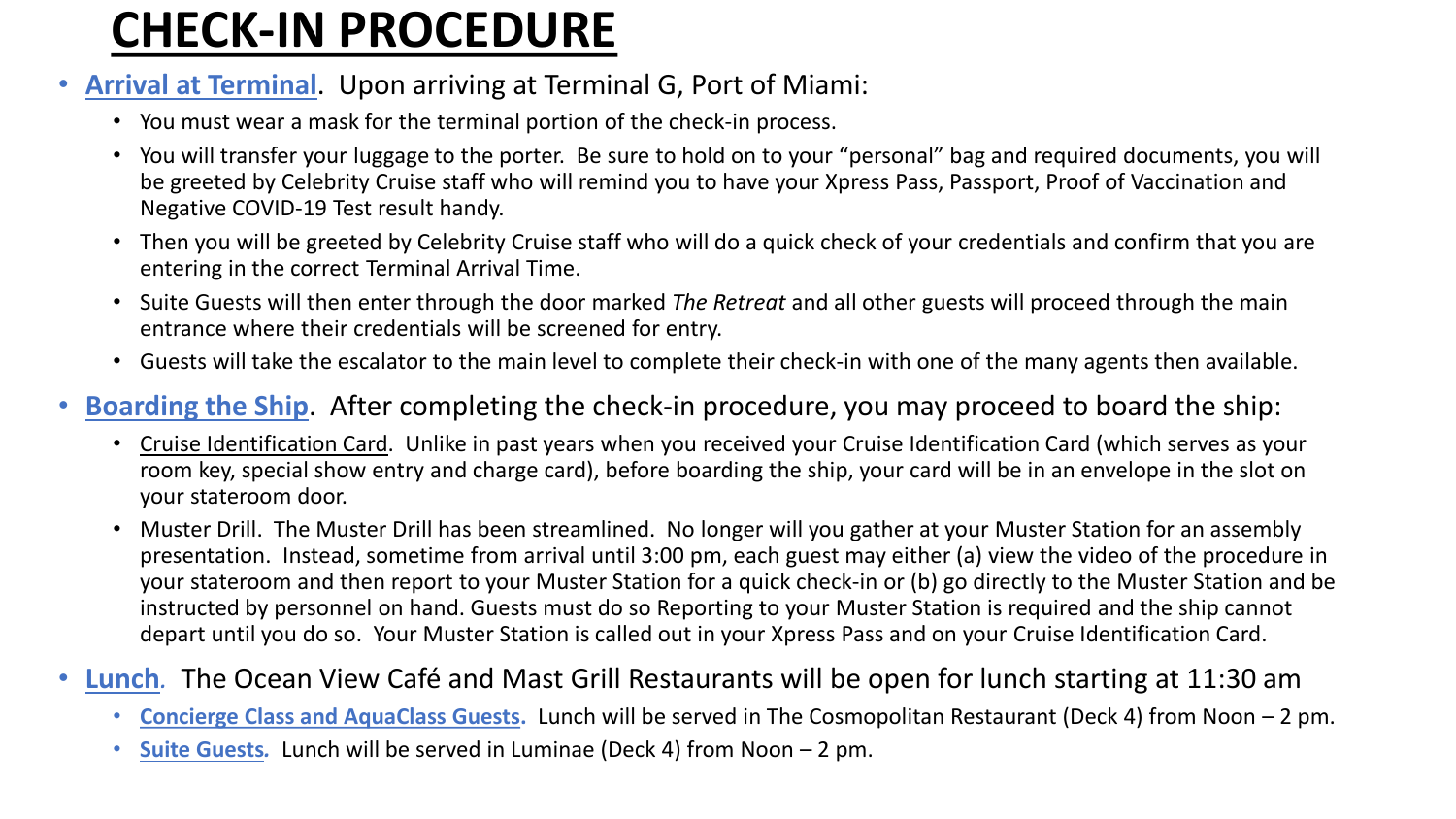# **CANCELLATIONS / BOARDING DENIED**

- **Cancellations.** The opportunity to cancel a reservation and receive a full refund has expired months ago. If a guest wishes to cancel a reservation now, upon receipt of written instructions to do so, their stateroom will be entered into the Jazz Cruises' Resale Program. Jazz Cruises will endeavor to sell the stateroom and, if able to do so, the net proceeds of such sale shall be paid to the cancelling guest.
- **Cancellations – With Travel Insurance.** Though cancelling a cruise due to concerns about a Pandemic does not qualify for benefits, AIG Travel (our recommended travel insurance provider) treats COVID-19 in the same way as it treats any unexpected illness. If you contract COVID-19 or test positive for the illness, you could be eligible for Trip Interruption, Trip Delay, Medical Expenses and Emergency Medical Evacuation coverage. Like all covered illnesses, a confirmed diagnosis and proof of illness from a physician will be required.
- **Purchase of Travel Insurance.** Travel Insurance may be purchased up to 48 hours before sailing.
- **Denied Boarding.** It is the obligation of the guest to have completed the requirements for boarding and have the proof that such requirements were met. This includes the following: valid passport, Proof of Vaccination boarding and have the proof that such requirements were met. This includes the following: valid passport, Proof of Vaccination and Negative COVID-19 Test Result. If boarding is denied for failure to complete these requirements, or for any other reason whatsoever, guest has no recourse against either Jazz Cruises or Celebrity Cruises. Denial of boarding due to a positive COVID-19 Test Result may result in an insurance claim for the guest, as described above.

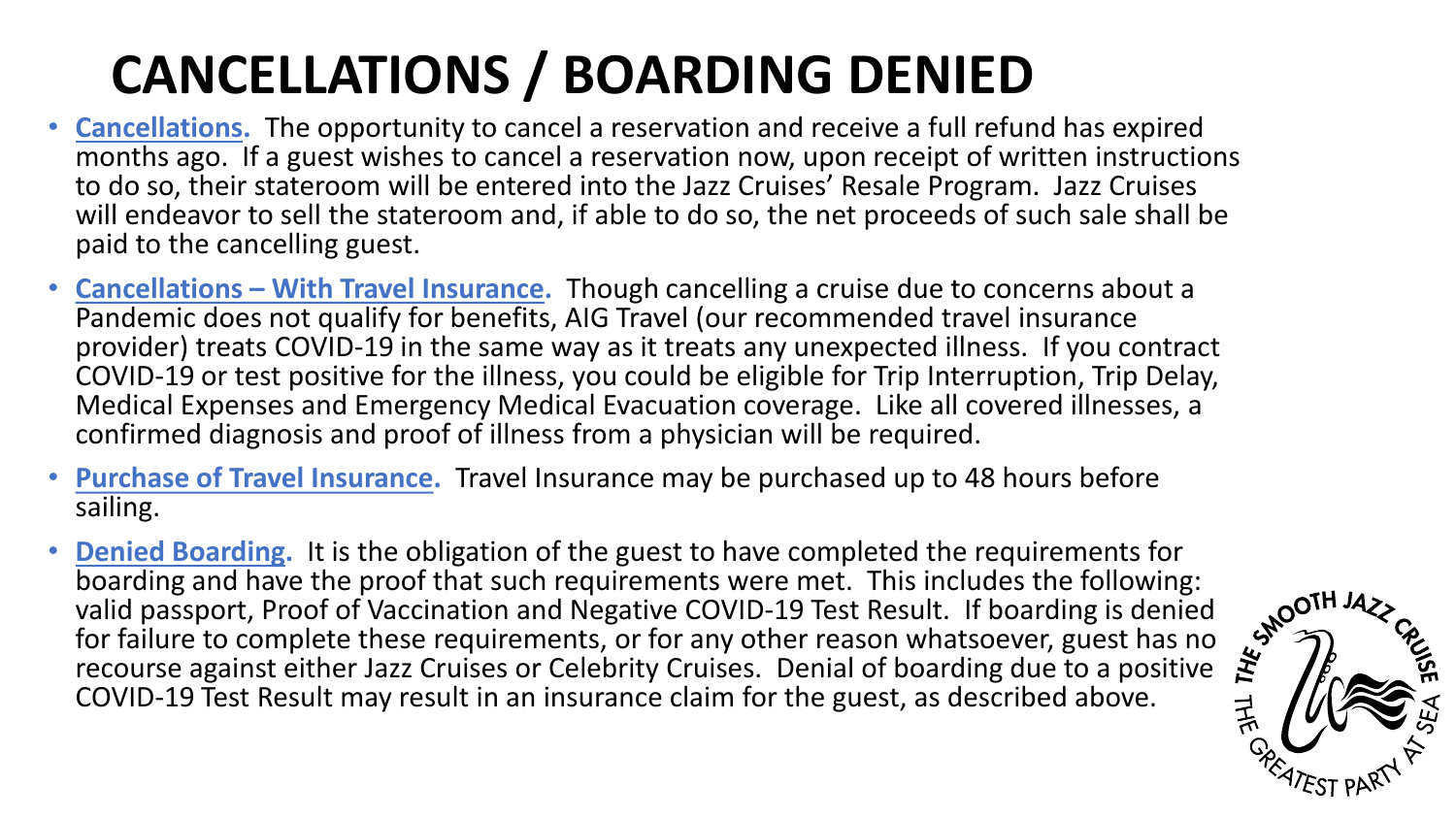## **TESTING POSITIVE ONBOARD**

- **Infection Control Officer**. Celebrity Summit's response to any guest testing positive during the cruise will be under the responsibility of the Infection Control Officer.
- **Symptoms/Testing Positive**. While onboard, if a guest exhibits COVID-19 symptoms or tests positive, the guest is transported to the ship's medical facility, physically examined and a second PCR test is administered. If that test is positive the guest is isolated in the Red Zone until disembarkation back to Miami.
- **While in Isolation**. While in isolation the guest will checked on regularly and no less than 3 times a day by designated staff assigned to assist guest and the ship provides the following during isolation:
	- Complimentary streaming wifi & movies
	- Guest can order unlimited drinks through room service, and they can also use the minibar
	- Guest can order breakfast, lunch or dinner in any specialty restaurant including the Luminae and BLU
- **Stateroom Companions**. If COVID-19 positive guest is sharing a stateroom with others, they will be required to visit the medical facility to have a PCR test administered. Those testing positive will be isolated in the RED Zone area as well and can elect to isolate with their cabinmate. If they test negative, that cabinmate is placed on a 24-hour quarantine in their stateroom. They will be tested again in 24 hours and after 24 hours if tested again and they test negative again, then the guest is allowed to exit the cabin with mask mandate for their remaining time onboard.
- **Disembarkation Mid-Cruise**. A guest is disembarked from the ship mid cruise/early only if their case is severe and they need to be hospitalized. Otherwise, they will remain onboard until we reach Miami again.
- **Return to Miami**. Once the ship returns to Miami at the end of the cruise, all guests are disembarked and the COVID-19 positive guests debark last. Upon debarking a Celebrity Care team member will accompany and assist the COVID-19 positive guest from the time they depart the ship until they arrive home. The care team member can/will secure private flights, hotel and transportation along the way until guest reaches home. If medical assistance is required, care team member will get the guest to a medical facility and stay with guest until they arrive home. All uninsured costs paid by Celebrity Cruises.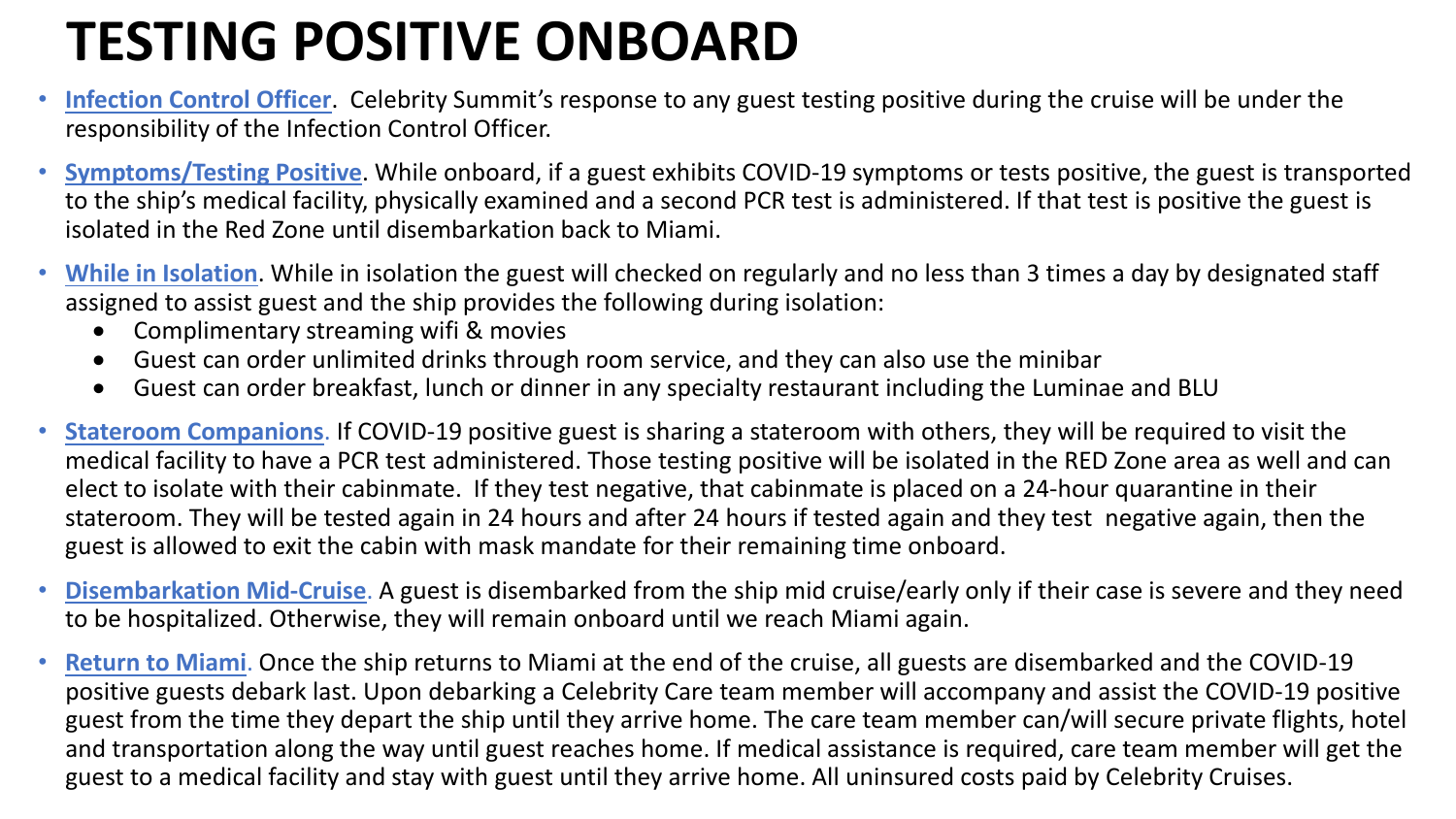### **TRAVEL REQUIREMENTS**

For more detail regarding each of the Travel Requirements described below, go to https://yourjazzcruises.com/travel-requirements/



**TRAVEL REQUIREMENTS** FOR EACH GUEST SAILING ON A '22 JAZZ CRUISES PROGRAM



#### **PROOF OF VACCINATION**

All guests must be fully vaccinated and be able to provide original confirming documentation. For US Citizens, this means your COVID-19 VACCINATION RECORD CARD. (Note: Some states have issued other forms of proof. If you intend to provide proof other than the Card, please let us know in advance so that we can have Celebrity Cruises approve that substitute.) Non-US Citizens must present the official documentation of their country of origin (the country that has issued the guest's passport). Regardless of what proof you will be presenting, photocopies or electronic representations will not be acceptable.

**NEGATIVE COVID-19 TESTING RESULT** Each guest must present documentation reflecting a Negative

COVID-19 Test dated no earlier than the Saturday before each sailing. Photocopies of this test are acceptable and are preferred to electronic representations.

#### **PASSPORT OR OTHER QUALIFYING<br>IDENTIFICATION**

Non-US citizens must produce a valid passport. US Citizens are strongly encouraged to secure a passport that expires no sooner than 6 months after the last day of the cruise. US Citizens may board the ship with a government issued photo ID and a certified birth certificate.

#### **CELEBRITY CRUISES' ONLINE<br>CHECK-IN PRINTED XPRESS PASS**

All guests must complete Celebrity Cruises' Online Check-In process starting 45 days prior to embarkation and ending 48 hours prior to embarkation. Here, too, a printed copy of the Xpress Pass is encouraged.